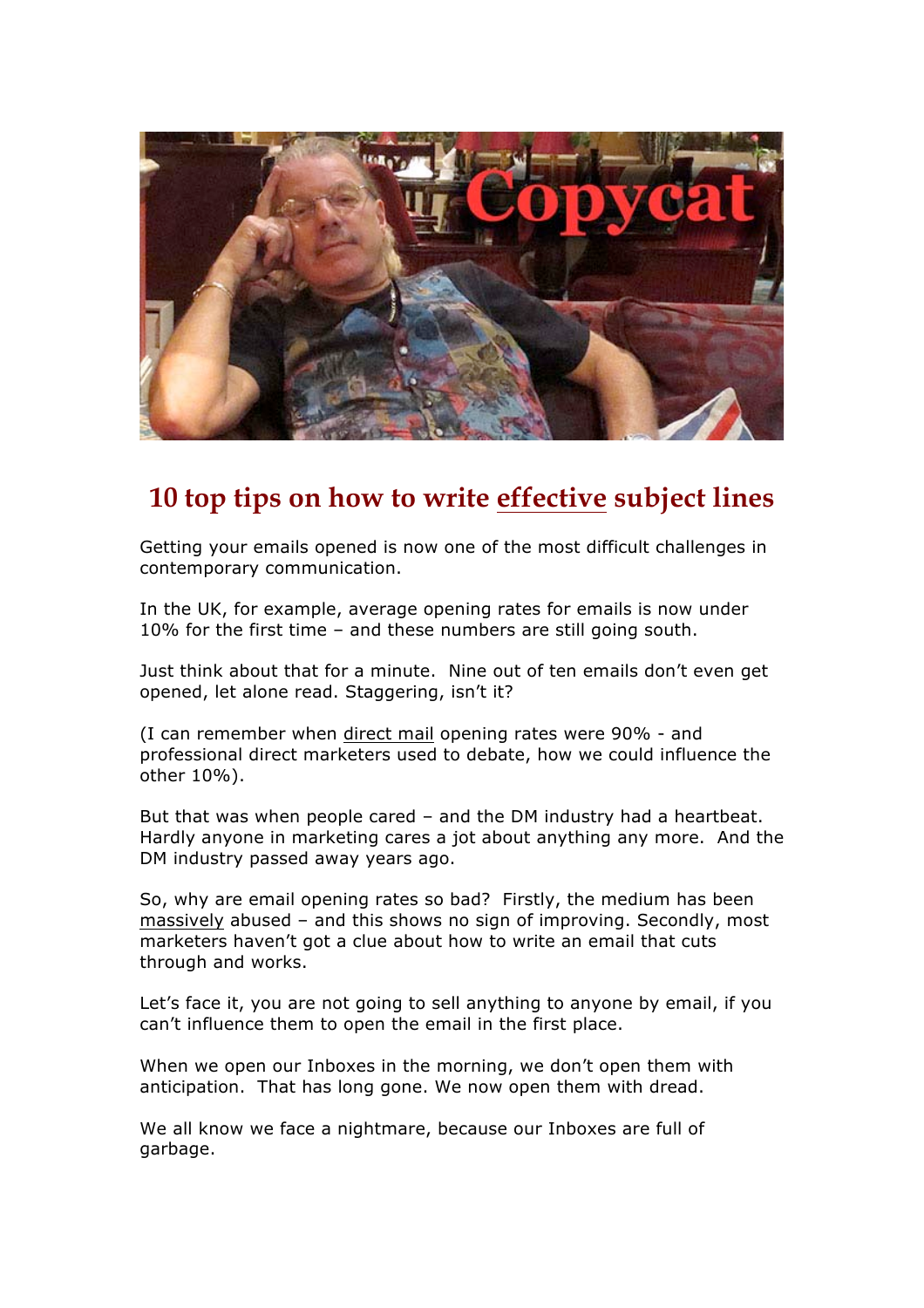It happens every day.

Our mindsets when we look at the list in front of us, will be negative. We will not be in the right frame of mind to be sold *anything*. All we want to do is get rid of the garbage and leave the messages that are important to us.

Your customers and prospects are exactly the same.

We all pretty much address our Inboxes this same way, by the way. I have found this out when presenting my DM Masterclasses around the world.

We might be waiting for a very important message and we can see it in the list. But we don't open it. We get rid of the rubbish first. Then we pay attention to the messages that are important to us.

How do we select these, amongst the overall list?

We look at the sender's name and the subject line.

If the sender is someone we know, it is unlikely that we will zap the message. If the subject line is interesting and relevant, that also will give the email a stay of execution.

Some recent research I saw, suggested that 64% of people open emails that are from people or organisations that they know – and 47% of respondents open the email because of an interesting subject line.

The best email subject lines give the reader a reason to open your message and explore it further. If you use gimmicky or colourful phrases to try and stand out, you are almost guaranteed to be zapped.

It's best to keep your subject line to 50 characters or less, including spaces. Any more than this and your message will not completely appear in most email listings.

This will result in you doing only part of the selling job.

Like half a headline. Worthless.

Remember, you could have the most effectively written and most attractive email message ever. But if the subject line doesn't get it opened, your message will not even see the light of day.

Try and write your subject line first. I do. It gives me focus and an ideal starting point for the rest of the email. A lot of people write the subject line after they have compiled the email. I think this is a mistake.

There are a number of words to avoid in your subject lines. I won't list them all, as we'll be here all day. But here are three that definitely have the plague.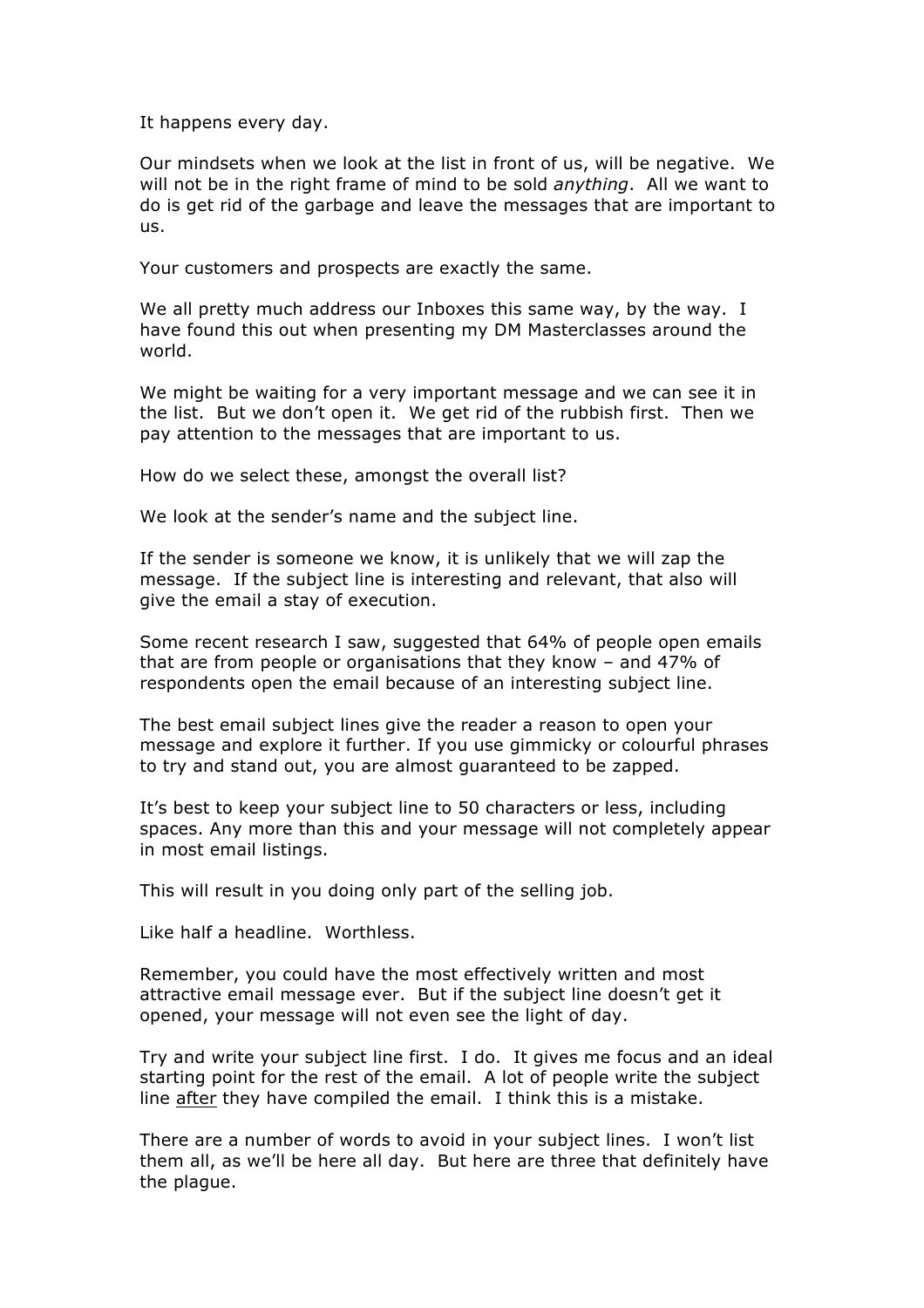'Help', 'Percent off', and 'Reminder'.

A lot of people would add 'Free' to that list. However, I would suggest caution with that.

I have read a lot about using 'Free' in subject lines. The consensus of opinion is that it triggers spam filters. I'm sure it does.

But that doesn't necessarily rule it out.

I read a recent article from a well-respected Internet marketing expert, who recommended using the word "Free." His article stated "Free can and does work in subject lines. In fact, most of our clients have at least one control subject line with "Free" in it".

He then gave some examples of a list broking firm who ran an A/B split test with 2 subject lines: (a) *"Boost sales, increase profits and expand market awareness"* versus (b) *"FREE Direct Mail Encyclopaedia."*

The "FREE Direct Mail Encyclopaedia" generated **25 percent more clickthroughs than the other subject line.**

Those are BIG numbers…

Basically, it would appear that in some cases, the increased response produced with a 'Free' offer, can far outweigh the negative effect caused by triggering spam filters.

Whatever view you hold on this, it's certainly worth testing - given the above. If you try it, please let me know how you get on…

So, how do you write an effective subject line?

In my humble opinion, you use **Benefit, News, Curiosity** and **Fear of Loss**. Plus, with certain promotions, add a dash of **Urgency**.

As all DM professionals who write for a living know very well, the single most important thing that makes copy work is benefit.

There has to be something of benefit in it for the reader. If there isn't, then there's little or no reason for them to open the email.

Here's an example that makes the point: *'6 tips to make landing pages more successful'.*

After benefit, the next most important thing is news. Effective subject lines contain news of benefits. Here's an example of what I mean:

*'Launch date for Blackberry 11 announced'.*

Curiosity works well in subject lines too, if it is relevant. This particular one, I know, delivered very good results: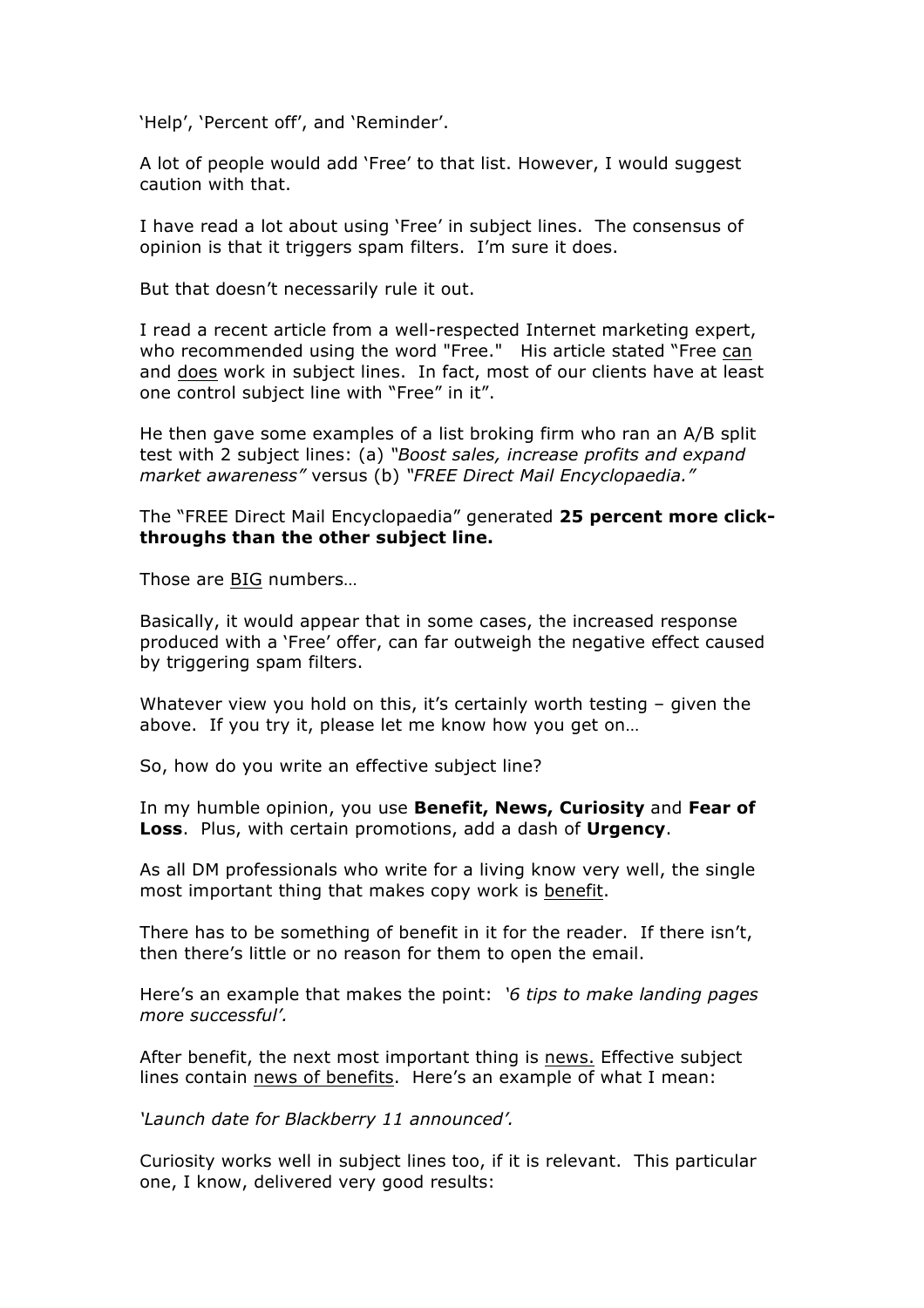*"Does your website pass this test?"*

We know that fear of loss is always more powerful than the promise of gain, so using this proven technique can also be very effective. Something like this:

*'Only 17 tickets left to see Tony Bennett'.*

Always try to apply these proven techniques when you are considering your next email campaign. Think about the recipient, not yourself.

If you do, you will find your emails will work much better.

So, as promised at the start of this Copycat, here are my ten top tips for effective subject lines:

## **1. Always ensure that your subject line describes the subject of your email.**

This is basic common sense really. And it's the same as any direct marketing message. Your subject line is your headline – just like the headline of your direct mail letter, or direct response ad, or the strapline on your outer envelope.

They are, as the peerless Bill Jayme put it all those years ago, "The hot pants on the hooker".

They are the words that 'grab' you and pull you in. So, if the copy in your email doesn't flow on seamlessly from your subject line, the reader will immediately lose interest and your chance of a sale will have gone.

What's more, you'll probably upset the reader for wasting his or her time, which may well result in an unsubscribe request.

### **2. Make sure your spelling, grammar and punctuation are spot on**

Pretty obvious, huh? Yes, you would think so. But, I'm sure you get emails, as I do, that have a subject line with a spelling mistake in it.

If you let an email go out with an error in the subject line, you should be boiled in oil. There is no excuse. You should get out of marketing and go and do something else.

I get loads of emails with spelling or grammatical mistakes. And, from big brands, too. I had one from an airline recently.

But this one I just have to share. Somehow I don't think you're going to learn much at this particular marketing show, do you?

If I had told you about this, you wouldn't have believed me. Read it and weep.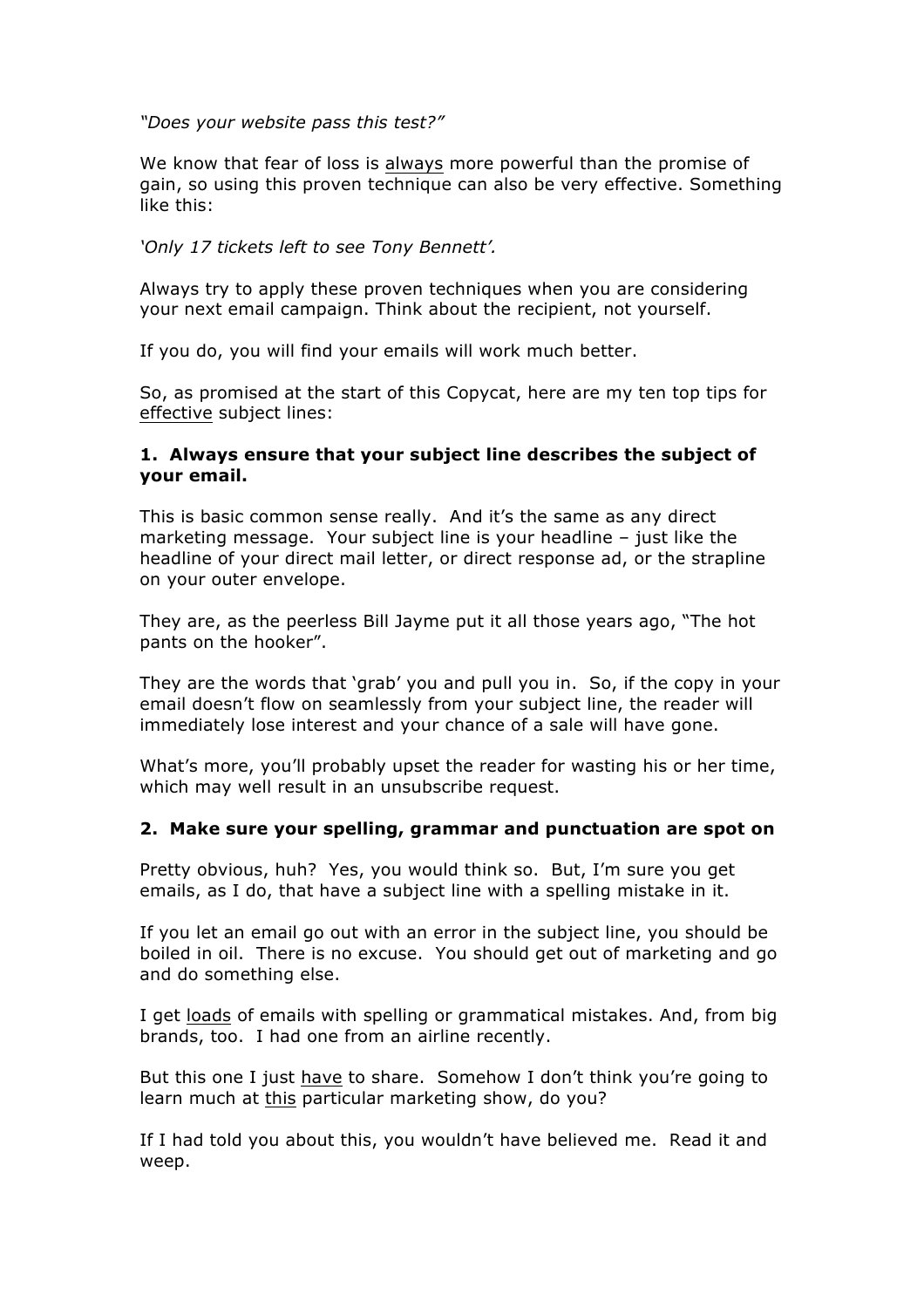

# **3. Do not use CAPITAL letters or exclamation marks.**

If you use capitals in your subject line, you will get deleted as quick as blinking. And you will deserve it, too. A subject line using capitals, even for one single word, is tantamount to shouting – and will trigger spam filters.

Surely everyone knows this now?

Exclamation marks will also give your subject line a 'spammy' look. Be very careful with them.

### **4. Link the message to the "From" field**

This is particularly relevant for newsletters.

The "from" field is vitally important and is the reason for over 60% of emails being opened. The recipient recognises who has sent the email, so the subject line's selling message has a better chance of success.

But remember this. If your "from" field contains your company name, you don't necessarily need to repeat it in the subject line. But you can consider incorporating some branding in there - for example, the name of your newsletter. This way, it will stand out in your recipients' overcrowded Inbox.

### **5. Don't be too pushy or over-hype the message**

Talk to any top salesman and he will tell you the first commandment of selling is 'people don't like to be sold'. They love to buy, but only if they feel it is their decision.

Successful email marketers disguise their sales pitch as valuable content.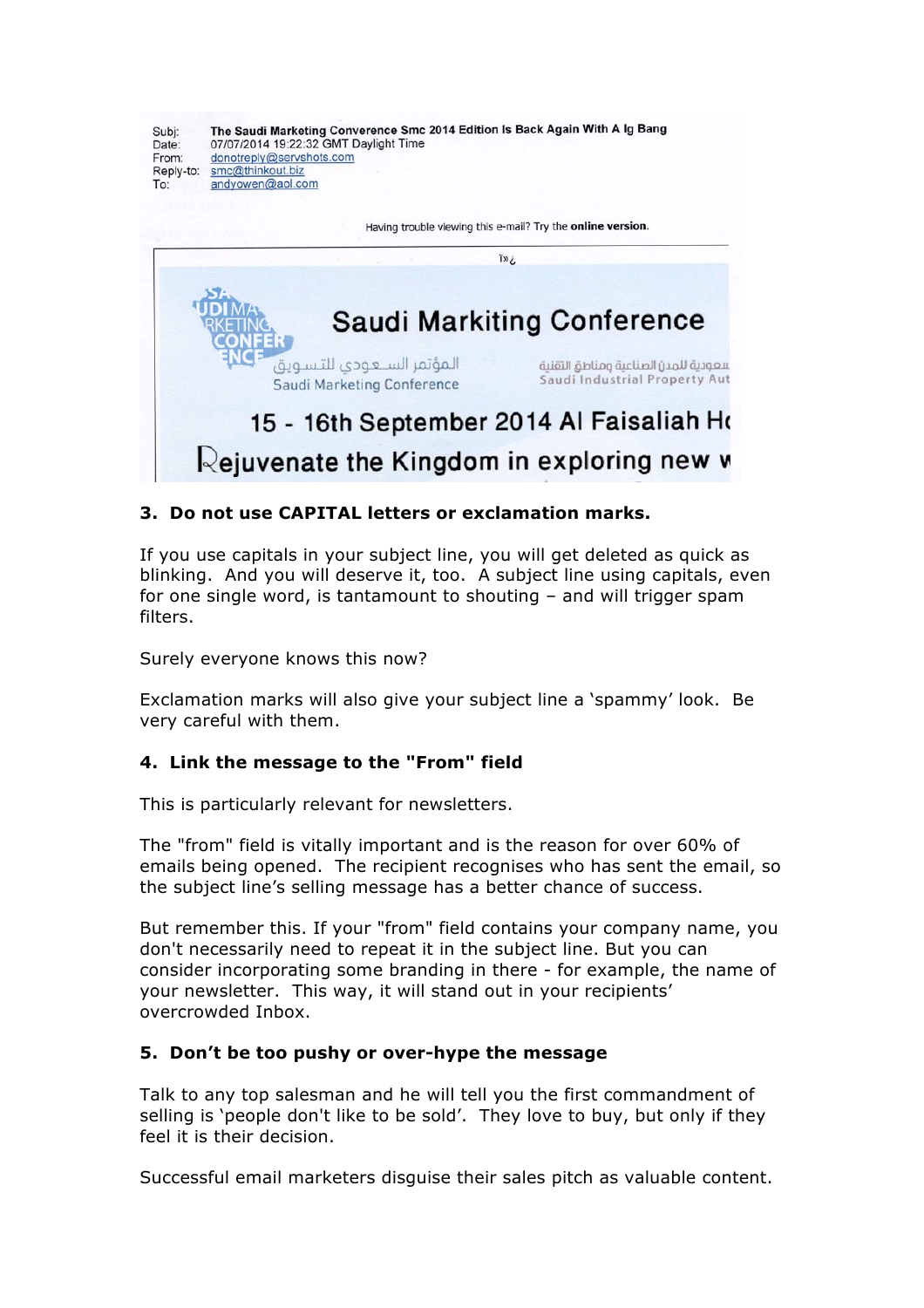So, keep this in mind when you are crafting your subject line.

If the subject line is too "salesy," or is full of hype, you will turn the recipient off. Subject lines like *"Make £20,000 by the end of the week"*  and *"Never be ill again"* will almost certainly be ignored.

## **6. Consider using numbers in your subject line**

I have found over the years, that people love lists of things that will benefit them. The most requested slides from my Masterclasses are always things like *"The most effective 27 words in copy"* or *"The 5 key elements of direct mail"*. I think this will always be.

So, including a number in your subject line, will normally work well. For example: *"6 ways to make your copy work better"* or *"The top 5 blogs to save you money".*

## **7. Consider 'How-to' and 'Reason-why' subject lines**

The 'how-to' subject line is effective because it promises to reveal a benefit. To be honest, it's virtually impossible to write a bad how-to email subject line.

All you have to do, is add a relevant benefit to "how to." And you will probably get opened.

The 'reason why' subject line can also work well with numbers.

*'The reason why these 6 words work'* is a good example.

## **8. Embrace curiosity and fascination**

The human animal is curious. Not as much as cats are, but not far behind. So that's why words like "discover" and "secrets" and others like them, will always work well in direct marketing copy.

Words that convey curiosity and fascination are always compelling - and offer real attraction, as they influence the reader to find - or discover – hidden secrets that will benefit them.

Put 'discover' and 'secrets' together, for example – and the attraction is obvious.

### **9. Study other subject lines.**

I have a word document on my desktop with subject lines I see that have promise - and subject lines that are so awful they beggar belief.

It goes without saying, that I have ten times more bad than good.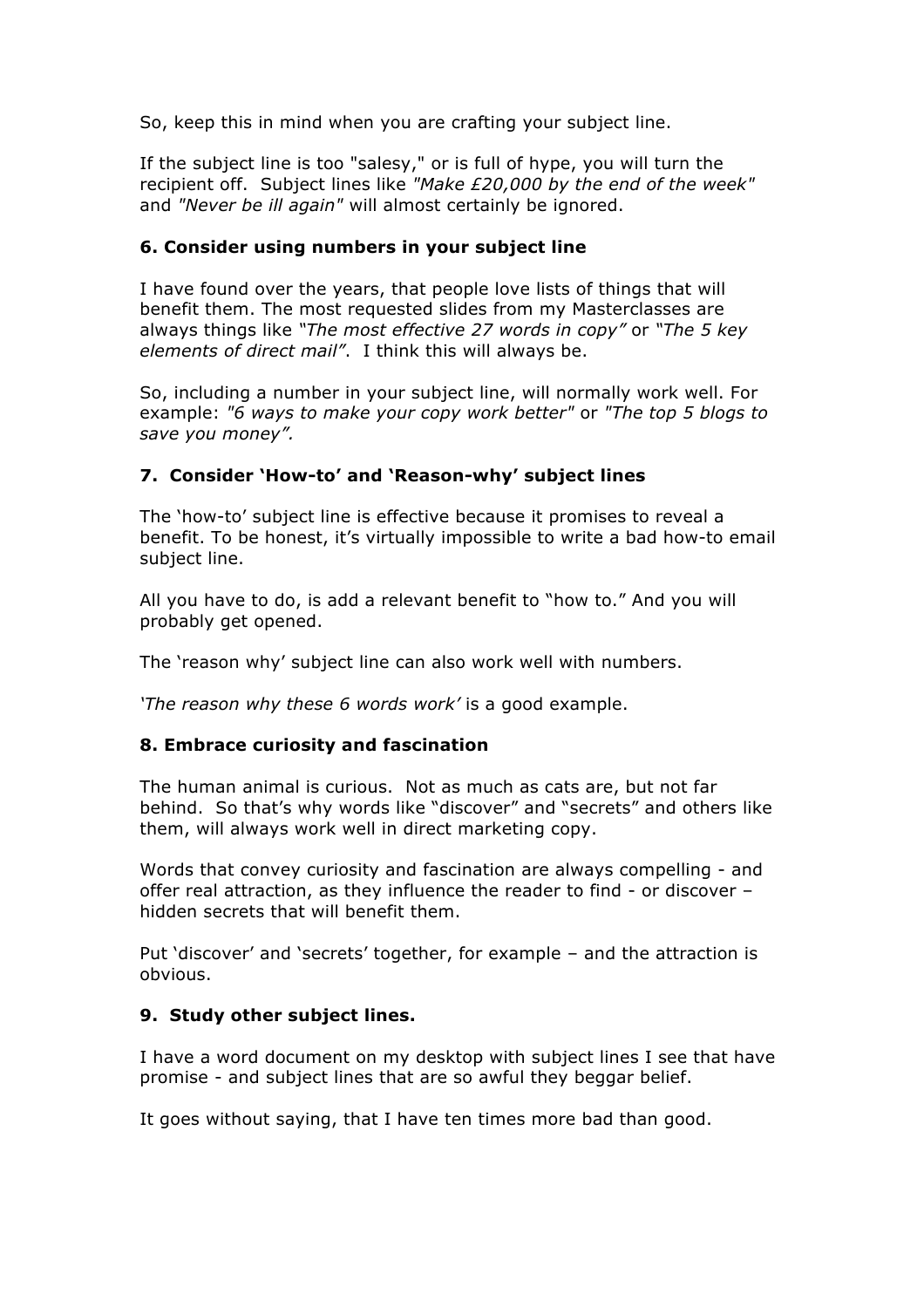I figure that if a particular subject line attracts me – and gets me to open the email, it has 'something'. Maybe I'm not quite sure what it is at the time.

So, I add it to my list, as I can revisit it over time and might be able to use it, or use part of it, in a future test email campaign for my company or for a client.

I also share a lot of these with delegates at Seminars and Masterclasses around the world.

Remember, all art is theft. Murray Raphel said it so well many years ago. "Steal the best. Forget the rest."

### **10. Test, test and test again**

You should be continually testing subject lines. It is so easy to do and you get to know the results very quickly.

You can then incorporate these results into your next wave of campaigns to make them even more effective. That makes perfect sense.

But, I can tell you now, that only a small percentage of companies test *anything*. I simply can't believe it.

Your opinion is worthless, as is mine. The only opinion that matters is the opinion of the recipient of your email. Use testing to find out what they want – and then give it to them.

Isn't that what good marketing is all about?

Before I go, I would like to discuss another important element in subject lines. You may be wondering why I haven't included it in my 10 best tips.

It's personalisation.

We all have our opinions about this. As an experienced direct marketer, I know and value the power of personalisation. It is *essential*. But, does it work in subject lines?

Personally, in prospecting emails, I don't think it does. But in emails to past customers and colleagues, I think it can be extremely effective.

Does sending an email with the subject line *"Tom, do you want your copy to work harder?"* generate a better response than *"Do you want your copy to work harder?"*

Well, I saw a recent study on this, which I would like to share with you.

It suggested that emails with personalised subject lines, averaged 26% higher open rates - and over 130% higher click-through rates (CTR) than emails without personalised subject lines.